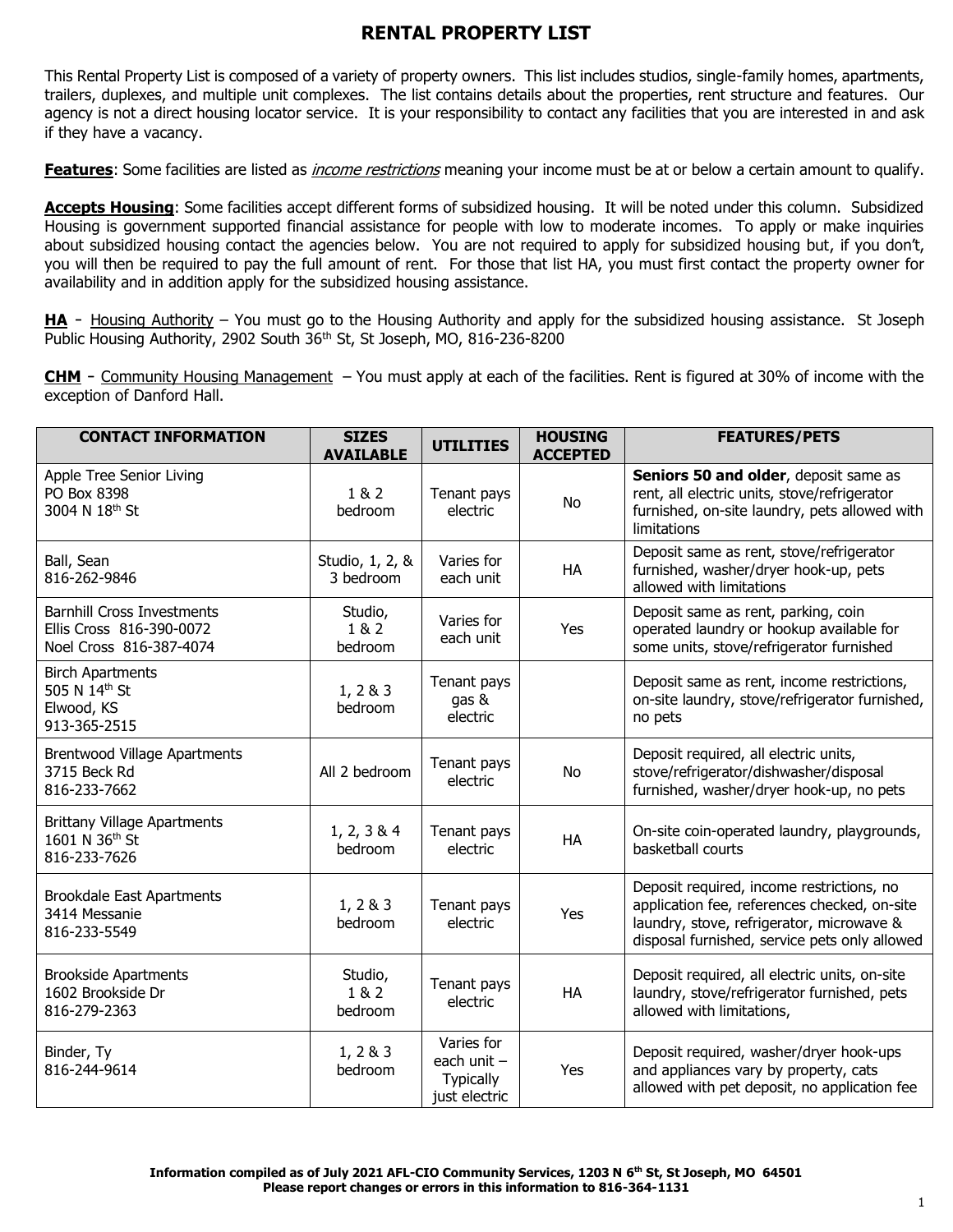| <b>CONTACT INFORMATION</b>                                                                          | <b>SIZES</b><br><b>AVAILABLE</b>     | <b>UTILITIES</b>                                  | <b>HOUSING</b><br><b>ACCEPTED</b>    | <b>FEATURES/PETS</b>                                                                                                                                                                                                    |
|-----------------------------------------------------------------------------------------------------|--------------------------------------|---------------------------------------------------|--------------------------------------|-------------------------------------------------------------------------------------------------------------------------------------------------------------------------------------------------------------------------|
| <b>Century Tower Apartments</b><br>627 N 25 <sup>th</sup> St<br>816-671-1001                        | 1 & 2<br>bedroom                     | Water, trash<br>& sewer<br>paid                   | Yes                                  | Seniors 55 and older, deposit same as<br>rent, income restrictions, non-refundable<br>application fee, central heat/air, washer,<br>dryer, stove, refrigerator, garbage disposal,<br>dishwasher and microwave furnished |
| <b>Chilton Place Apartments</b><br>415 N 10 <sup>th</sup> St<br>816-233-8852                        | Studio,<br>1 bedroom                 | Tenant pays<br>electric                           | <b>CHM</b>                           | Seniors 50 and over, income restrictions,<br>deposit required, pets allowed with<br>limitations                                                                                                                         |
| <b>Circle View Apartments</b><br>136 Park Lane<br>816-232-3114                                      | Studio,<br>1 bedroom                 | Water &<br>trash paid                             | No                                   | Deposit same as rent, stove & refrigerator<br>furnished, washer/dryer hook-ups                                                                                                                                          |
| City View Lofts<br>201 S 10th St<br>816-232-7368                                                    | Studio,<br>1 & 2<br>bedroom          | Water,<br>sewer &<br>trash paid                   | No                                   | Non-refundable application fee, secured<br>building, electric central heat/air, stove,<br>refrigerator, dishwasher & disposal<br>furnished                                                                              |
| Clark, Martha & Rudolph<br>816-351-1033                                                             | Various<br>properties                | Tenant pays                                       | HA accepted<br>on some<br>properties | Houses have washer/dryer hook-ups                                                                                                                                                                                       |
| Corby Grove Apartments<br>1301 N 22 <sup>nd</sup> St<br>816-233-7137                                | Studio,<br>1 & 2<br>bedroom          | Tenant pays<br>electric                           | No                                   | Deposit required, all electric units, stove &<br>refrigerated furnished, on-site laundry, pool,<br>pets allowed with limitations                                                                                        |
| Cottonwood Creek Apartments<br>3601 Gene Field Rd<br>816-364-2421<br>816-364-4849 (fax)             | 1, 283<br>bedroom                    | Tenant pays<br>electric                           | No                                   | Deposit required, 12 month lease, non-<br>refundable application fee, pets allowed<br>(\$25.00 pet rent per month)                                                                                                      |
| Country Squire Retirement Living<br>1602 Buckingham St<br>816-233-4200                              | Studio,<br>1 & 2<br>bedroom          | All utilities<br>paid except<br>landline<br>phone | No                                   | Senior 55 and over, 3 meals a day,<br>housekeeping weekly, kitchenette                                                                                                                                                  |
| Danford Hall<br>2608 Penn<br>816-232-7597                                                           | All 1 bedroom                        | Tenant pays<br>electric                           | <b>CHM</b>                           | Seniors 55 and over or disabled, deposit<br>required, laundry facility on first floor, stove,<br>refrigerator & disposal furnished, pets<br>allowed with limitations,                                                   |
| Donna Farrow & Company<br><b>Property Management</b><br>2400 Frederick Ave, Ste 101<br>816-364-0100 | Various<br>properties                | Varies                                            | No                                   | www.donnafarrowcompany.com<br>website updated daily                                                                                                                                                                     |
| East Ridge Manor<br>1501 Village Dr<br>816-233-3460                                                 | All 1 bedroom<br>8 handicap<br>units | Tenant pays<br>electric                           | <b>CHM</b>                           | Seniors 62 and over or disabled,<br>rent = $30\%$ of income, stove & refrigerator<br>furnished, laundry facility on each floor,<br>pets allowed with limitations                                                        |
| Eslinger, Linda<br>816-294-0512                                                                     | Various<br>properties                | Trash paid                                        | HA                                   | No appliances furnished                                                                                                                                                                                                 |
| Eslinger, Riana<br>951-258-2189                                                                     | 2, 3 & 4<br>bedrooms                 | Tenant pays<br>all utilities                      | Yes                                  | Deposit required, appliances vary by<br>property, washer/dryer hook-ups at most<br>properties, pets allowed at some properties<br>with limitations, no application fee                                                  |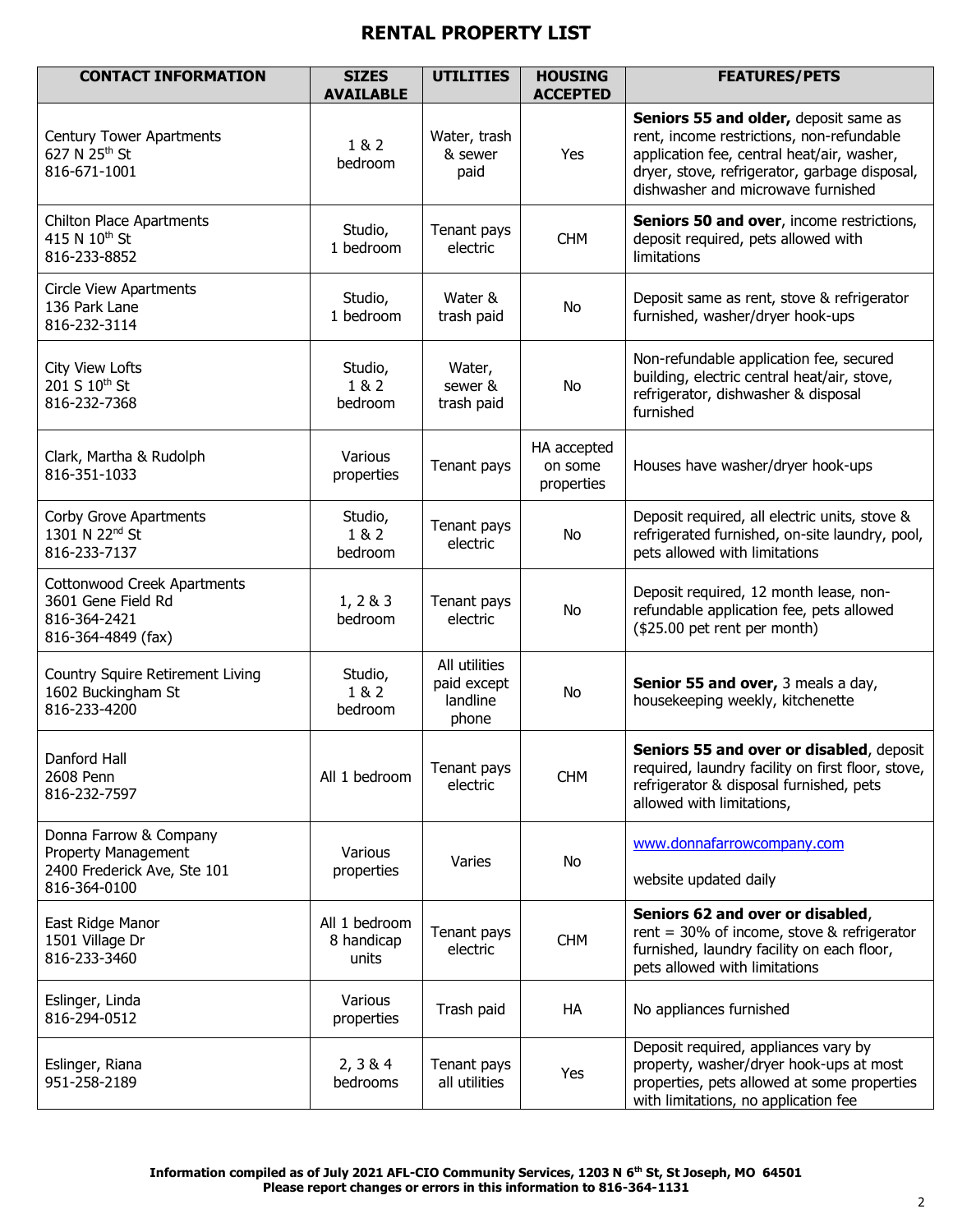| <b>CONTACT INFORMATION</b>                                                                                            | <b>SIZES</b><br><b>AVAILABLE</b> | <b>UTILITIES</b>                             | <b>HOUSING</b><br><b>ACCEPTED</b> | <b>FEATURES/PETS</b>                                                                                                                                                                                                                                       |
|-----------------------------------------------------------------------------------------------------------------------|----------------------------------|----------------------------------------------|-----------------------------------|------------------------------------------------------------------------------------------------------------------------------------------------------------------------------------------------------------------------------------------------------------|
| Eugene Field Apartments<br>425 N 11 <sup>th</sup> St<br>816-248-5561                                                  | 1, 2 & 3<br>bedroom              | Tenant pays<br>electric                      | No                                |                                                                                                                                                                                                                                                            |
| <b>Everett Apartments</b><br>1300 S 11 <sup>th</sup> St<br>816-749-4663                                               | Studios,<br>1, 2 & 3<br>bedroom  | Tenant pays<br>electric                      | No                                | All electric, all appliances furnished, cable<br>provided, on-site laundry, parking, fitness<br>center membership to Mitchell Park, pets<br>allowed                                                                                                        |
| Fourth Street Lofts<br>216 N 4th<br>816-233-3002                                                                      | 1 & 2<br>bedroom                 | Tenant pays<br>electric                      | Yes                               | Deposit same as rent, all electric units,<br>major appliances furnished, washer/dryer<br>furnished, no pets                                                                                                                                                |
| Frederick Apartments<br>2901 Frederick Ave<br>816-232-7368                                                            | 2 & 3<br>bedroom                 | Tenant pays<br>gas, lights &<br>water        | No                                | Stove, refrigerator & disposal furnished,<br>central air/heat, on-site laundry, carport,<br>24 hr maintenance, trash removal, grounds<br>keeping provided                                                                                                  |
| Gene Field Apartments<br>3515 Gene Field Rd<br>816-232-7368                                                           | Studio,<br>1, 2, 8, 3<br>bedroom | <b>Trash Water</b><br>paid                   | No                                | Income restrictions, application fee, stove,<br>refrigerator, dishwasher & disposal<br>furnished, central air/heat, laundry facility in<br>each building, pool                                                                                             |
| The Heights<br><b>Executive Apartments</b><br>2405 Berkshire<br>816-261-5050                                          | 2 bedroom<br>2 bath              | Tenant pays<br>electric                      | No                                | Deposit same as rent, all electric units,<br>stove, refrigerator, disposal, washer & dryer<br>furnished, fireplace, private deck, garage                                                                                                                   |
| <b>Housing Solutions</b><br>Ellis Cross 816-390-0072<br>Amanda Stoner 816-672-9484<br>www.housingsolutionson-line.com | Various<br>properties            | Tenants pay                                  | Yes                               | Stove & refrigerator provided, laundry<br>hookups or laundry site available                                                                                                                                                                                |
| King Hill Apartments<br>6010 King Hill Ave<br>816-238-9301                                                            | Studio,<br>1 bedroom             | Tenant pays<br>gas, electric<br>& cable      | <b>CHM</b>                        | Senior 62 and over or disabled, deposit<br>required, rent = 30% of income, 2 <sup>nd</sup> floor<br>laundry, stove & refrigerator furnished, off<br>street parking, elevator, community room,<br>library, exercise room, pets allowed with<br>limitations  |
| Lofts @ 415<br>415 N 3rd St<br>816-749-4663                                                                           | 1,2,8,3<br>bedroom               | Tenant pay<br>utilities                      | <b>No</b>                         | Washer, dryer, refrigerator, garbage<br>disposal, dishwasher, A/C, fitness center,<br>pets allowed with limitations, pet park                                                                                                                              |
| Lofts at Landmark<br>210 N 4 <sup>th</sup> St<br>816-232-5212<br>Office hours - Mon-Thur, 8am-6pm                     | 1 & 2<br>bedroom                 | Tenant pays<br>water,<br>sewer &<br>electric | HA                                | Deposit same as rent, income restrictions,<br>non-refundable reference check fee, all<br>electric units/tenant controlled, all kitchen<br>appliances furnished, on-site laundry,<br>community/fitness/computer rooms, lofts<br>have washer/dryer hook-ups, |
| McCrerey, Joyce<br>816-262-5106                                                                                       | 1, 2, 3, 4 & 5<br>bedrooms       | Tenant pays<br>all utilities                 | Yes                               | Deposit required, stove and refrigerator<br>furnished, washer/dryer hook-ups, pets with<br>limitations and references needed                                                                                                                               |
| The Meadows Apartments<br>2216 S Leonard Rd<br>816-261-5050                                                           | 3 bedroom<br>2 bath              | Tenant pays<br>water &<br>electric           | No                                | Stove, refrigerator & dishwasher furnished,<br>washer/dryer hook-ups                                                                                                                                                                                       |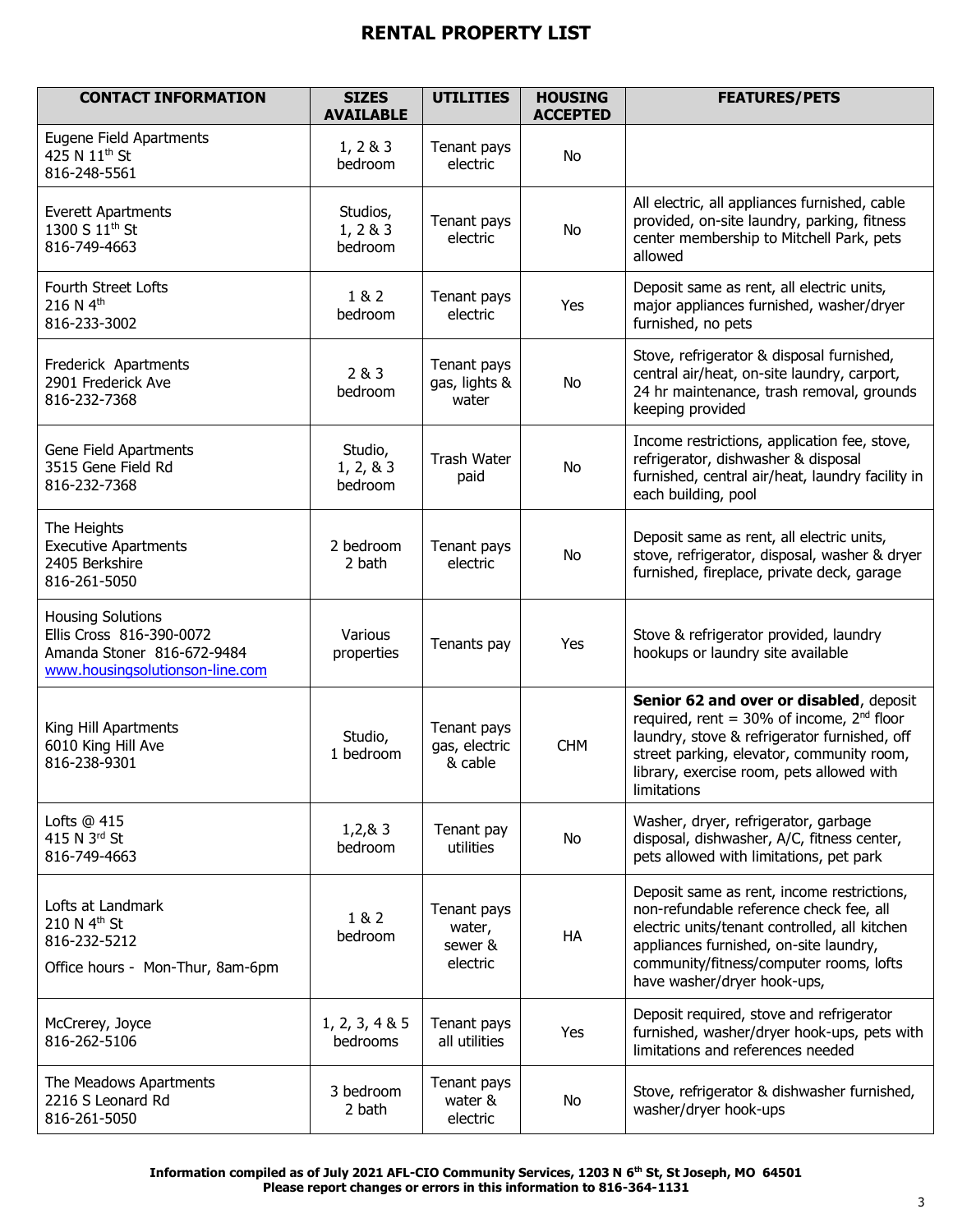| <b>CONTACT INFORMATION</b>                                                                     | <b>SIZES</b><br><b>AVAILABLE</b>                                      | <b>UTILITIES</b>                                             | <b>HOUSING</b><br><b>ACCEPTED</b>                       | <b>FEATURES/PETS</b>                                                                                                                                                                                                                                                                                                                                                                                                                                |
|------------------------------------------------------------------------------------------------|-----------------------------------------------------------------------|--------------------------------------------------------------|---------------------------------------------------------|-----------------------------------------------------------------------------------------------------------------------------------------------------------------------------------------------------------------------------------------------------------------------------------------------------------------------------------------------------------------------------------------------------------------------------------------------------|
| Mesner, Fred<br>Barbara, Property Manager<br>816-617-4777                                      | 1, 2, 3 & 4<br>bedroom<br>$(1)$ 5 bedroom                             | Some units<br>Water,<br>sewer &<br>trash paid                | HA<br>(some units)<br>3rd party<br>payments<br>accepted | Deposit same as rent, no application fee,<br>stove & refrigerator furnished, some units<br>all electric, pets allowed at some sites<br>w/non-refundable deposit                                                                                                                                                                                                                                                                                     |
| Mitchell Park Plaza<br>1300 S 11 <sup>th</sup> St<br>816-749-4663<br>www.mitchellparkplaza.com | Studio, 1, 2<br>& 3 bedroom<br>executive<br>suites                    | Tenant pays<br>electric                                      | No                                                      | Deposit required, parking garage, fitness<br>center, indoor pool, outdoor movie theater,<br>rooftop recreation area, laundry on each<br>floor, washer/dryer furnished for 1,2,3<br>bedroom only, stove, refrigerator, dish-<br>washer & disposal furnished, pets allowed                                                                                                                                                                            |
| Northwood Terrace Apartments<br>1203 Northwood Dr<br>816-232-3921                              | 1, 2, 8, 3<br>bedroom                                                 | Tenant pays<br>electric                                      | <b>CHM</b>                                              | Income restrictions, no application fee                                                                                                                                                                                                                                                                                                                                                                                                             |
| Oak Ridge Apartments<br>1205 Angelique<br>816-279-2784                                         | 1, 2, 3 & 4<br>bedroom<br>(2 bedroom<br>for 62 & over<br>or disabled) | Tenant pays<br>electric                                      | Has their<br>own housing<br>program                     | Rent/deposit = 30% of income, basic cable<br>provided, 3 on-site laundry facilities, on-site<br>Head Start program, playground                                                                                                                                                                                                                                                                                                                      |
| Olinger Properties, LLC<br>816-351-5114                                                        | 2 & 3<br>bedroom                                                      | Tenant pays                                                  | No                                                      | Deposit same as rent, income restrictions,<br>no application fee, references checked,<br>appliances furnished, trash and lawn care<br>provided                                                                                                                                                                                                                                                                                                      |
| Park Avenue Apartments<br>606 W Park Ave Savannah, MO 64485<br>816-324-5877                    | 1 & 2<br>bedroom                                                      | Tenant pays<br>no utilities                                  | Yes                                                     | Seniors 62 and over, Maximum 2 people<br>per unit, Complex pays all utilities -<br>including phone & cable but tenant must<br>purchase their own devices, Deposit<br>required, Stove & refrigerator provided,<br>Laundromat on site, \$25 application fee<br>which includes criminal, credit, and renter's<br>background checks, Pets allowed with a<br>nonrefundable pet deposit and tenants with<br>pets are required to have renter's insurance. |
| Patee Villas<br>627 N 25 <sup>th</sup> St<br>816-671-1001                                      | 2 bedroom                                                             | Tenant pays<br>all utilities<br>except trash                 | Yes                                                     | Senior 55 and over, income restrictions,<br>all electric units, garage                                                                                                                                                                                                                                                                                                                                                                              |
| Peachtree Place Apartments<br>3303 S 35th St<br>816-387-4410                                   | 2 bedroom<br>Handicap<br>units available                              | Tenant<br>pays water,<br>sewer &<br>electric                 | Yes                                                     | Deposit same as rent, income restrictions,<br>non-refundable reference check, all electric<br>units/tenant controlled, all kitchen<br>appliances furnished, on-site laundry,<br>community room                                                                                                                                                                                                                                                      |
| Pleasant Heights Apartments<br>2902 S 36th St<br>816-233-0383                                  | 2, 3, 8, 4<br>Bedroom                                                 | Tenant pays<br>gas, electric<br>Reduced<br>rate for<br>cable | Has their<br>own housing<br>program                     | Rent/deposit = $30\%$ of income, stove &<br>refrigerator furnished, on-site laundry,<br>computer lab, on-site Head Start program,<br>playground, pets allowed with limitations                                                                                                                                                                                                                                                                      |
| San Regis Apartments<br>1015 Faraon<br>816-233-3002                                            | 1 & 2<br>bedroom                                                      | Tenant pays<br>electric                                      | HA                                                      | Deposit same as rent, application fee,<br>income restrictions, stove, refrigerator,<br>dishwasher, disposal & microwave<br>furnished, all electric units, ceiling fans,<br>washer/dryer hook-ups, on-site laundry,<br>community room, no pets                                                                                                                                                                                                       |

**Information compiled as of July 2021 AFL-CIO Community Services, 1203 N 6th St, St Joseph, MO 64501 Please report changes or errors in this information to 816-364-1131**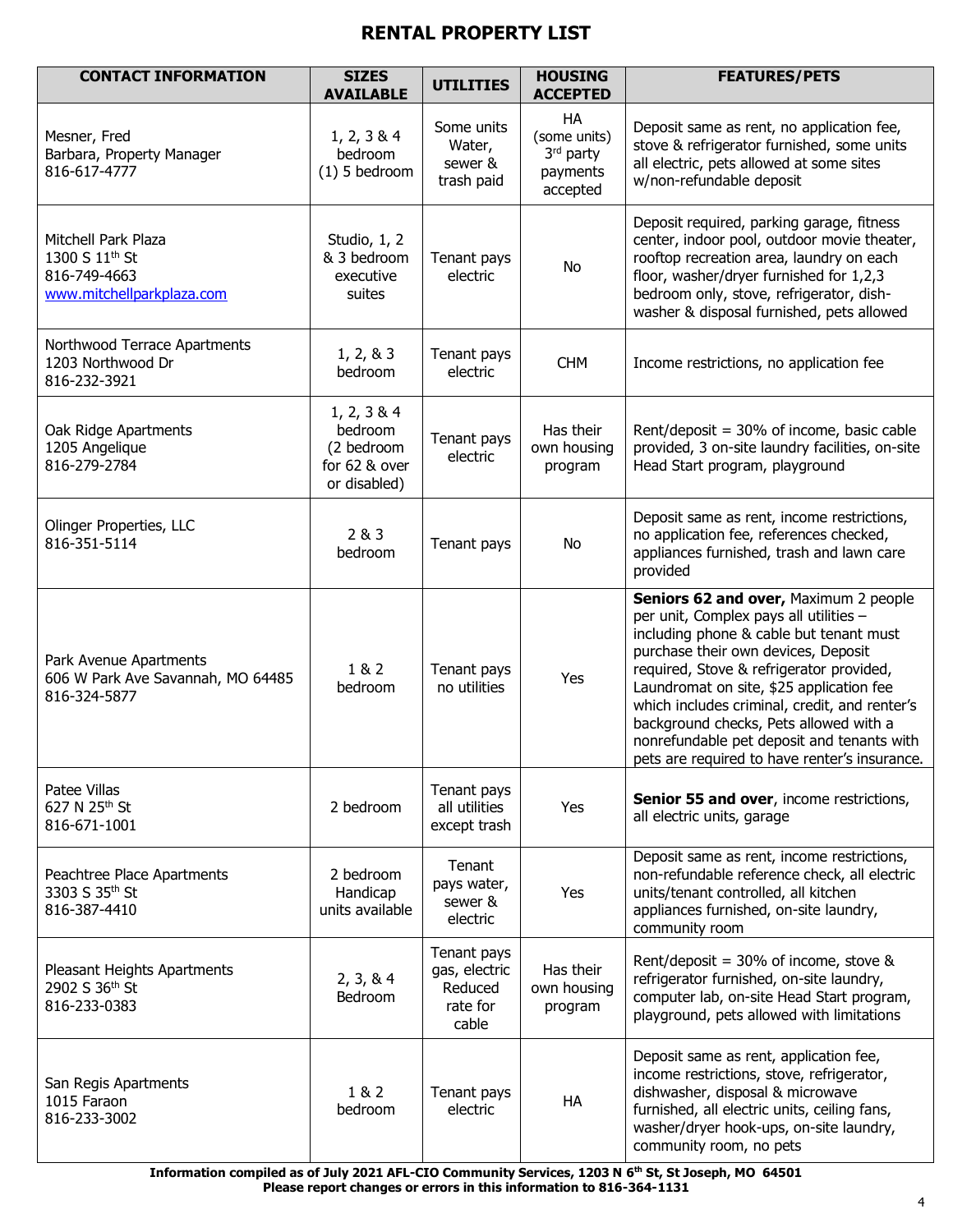| <b>CONTACT INFORMATION</b>                                                                                                        | <b>SIZES</b><br><b>AVAILABLE</b> | <b>UTILITIES</b>                             | <b>HOUSING</b><br><b>ACCEPTED</b>                             | <b>FEATURES/PETS</b>                                                                                                                                                                                                                                                                      |
|-----------------------------------------------------------------------------------------------------------------------------------|----------------------------------|----------------------------------------------|---------------------------------------------------------------|-------------------------------------------------------------------------------------------------------------------------------------------------------------------------------------------------------------------------------------------------------------------------------------------|
| <b>Sinclair Realtors</b><br>Gary Francis, Mark Francis<br>1001 N 22 <sup>nd</sup> St<br>816-279-0806<br>816-262-7890 816-262-7840 | 1, 2 & 3<br>Bedroom<br>Homes     | Tenant pays<br>all utilities                 | HA (some<br>properties)                                       | Most home have appliances furnished and<br>central air                                                                                                                                                                                                                                    |
| <b>St Charles Place</b><br>3240 Pear<br>816-298-4673                                                                              | 1 & 2<br>bedroom                 | Tenant pays<br>water,<br>sewer &<br>electric | Yes                                                           | Senior 62 and over, \$300 deposit, income<br>restrictions, washer, dryer, stove,<br>refrigerator, dishwasher & microwave<br>provided, clubhouse, outdoor community<br>area, pets allowed with deposit                                                                                     |
| <b>St Francis Apartments</b><br>1601 S 38th St<br>816-233-5304                                                                    | 1 & 2<br>bedroom                 | Tenant pays<br>cable &<br>phone              | <b>CHM</b>                                                    | Senior 55 and over or disabled, stove,<br>refrigerator & microwave furnished, laundry<br>on each floor, pets allowed with limitations                                                                                                                                                     |
| Stroud & Associates/Keller Williams<br>816-232-4111                                                                               | Various<br>properties            | Varies<br>for each<br>property               | On some<br>properties                                         | Has variety of rental properties in St Joseph<br>and Elwood, Kansas                                                                                                                                                                                                                       |
| Summit Place<br>520 N 10 <sup>th</sup> St<br>816-232-7368 ext 106                                                                 | $1, 2 \& 3$<br>bedroom           | Tenant pays<br>electric                      | <b>No</b>                                                     | Deposit, background check and<br>application fee required, all electric,<br>appliances provided, laundry facilities, off<br>street parking, pets allowed with limitations                                                                                                                 |
| The Ridge Apartments<br>2121 S Riverside Rd<br>816-232-6100<br>www.chapelridgestjoe.com                                           | 1, 2 & 3<br>bedroom              | Tenant pays<br>electric                      | Yes                                                           | Income restrictions and market rate units,<br>all electric units, washer/dryer hook-ups,<br>fitness center, pool, playgrounds, on-site<br>laundry facility, pets allowed with breed<br>restrictions                                                                                       |
| <b>Top Hand Management</b><br>816-232-4392<br>816-232-1762 (fax)                                                                  | 1, 2, 3 & 4<br>bedroom           | Tenant pays<br>all utilities                 | HA (some<br>properties),<br>3rd party<br>payments<br>accepted | Deposit same as rent, application required,<br>stove & refrigerator furnished, most have<br>washer/dryer hook-up, no pets                                                                                                                                                                 |
| Townsend & Wall Lofts<br>6 <sup>th</sup> & Francis<br>816-279-4101<br>Office hours - Tues, Thur, 8:30-4:30<br>Fri, 8:30-Noon      | 1 & 2<br>bedroom                 | Tenant pays<br>water,<br>sewer &<br>electric | Yes                                                           | Deposit same as rent, income restrictions,<br>non-refundable reference check required, all<br>electric units/tenant controlled, all kitchen<br>appliances furnished, on-site laundry,<br>community room                                                                                   |
| Village East Tower Apartments<br>1218 Village Dr<br>816-364-5593<br>816-232-5323 (fax)                                            | All 1 bedroom                    | Tenant pays<br>phone &<br>cable              | Has their<br>own housing<br>program                           | Senior 62 & over or disabled, deposit<br>same as rent, , income restrictions, no<br>application fee, background check required<br>stove, refrigerator, disposal & microwave<br>furnished, community room, beauty shop,<br>1 <sup>st</sup> floor laundry, pets allowed with<br>limitations |
| <b>Wellington Point</b><br>3811 Beck Rd<br>816-671-0400                                                                           | All 2 bedroom                    | Tenant pays<br>electric                      | Has their<br>own housing<br>program                           | Senior 55 and over, income restrictions,<br>deposit same as rent, laundry each floor,<br>stove, refrigerator, dishwasher & disposal<br>furnished                                                                                                                                          |